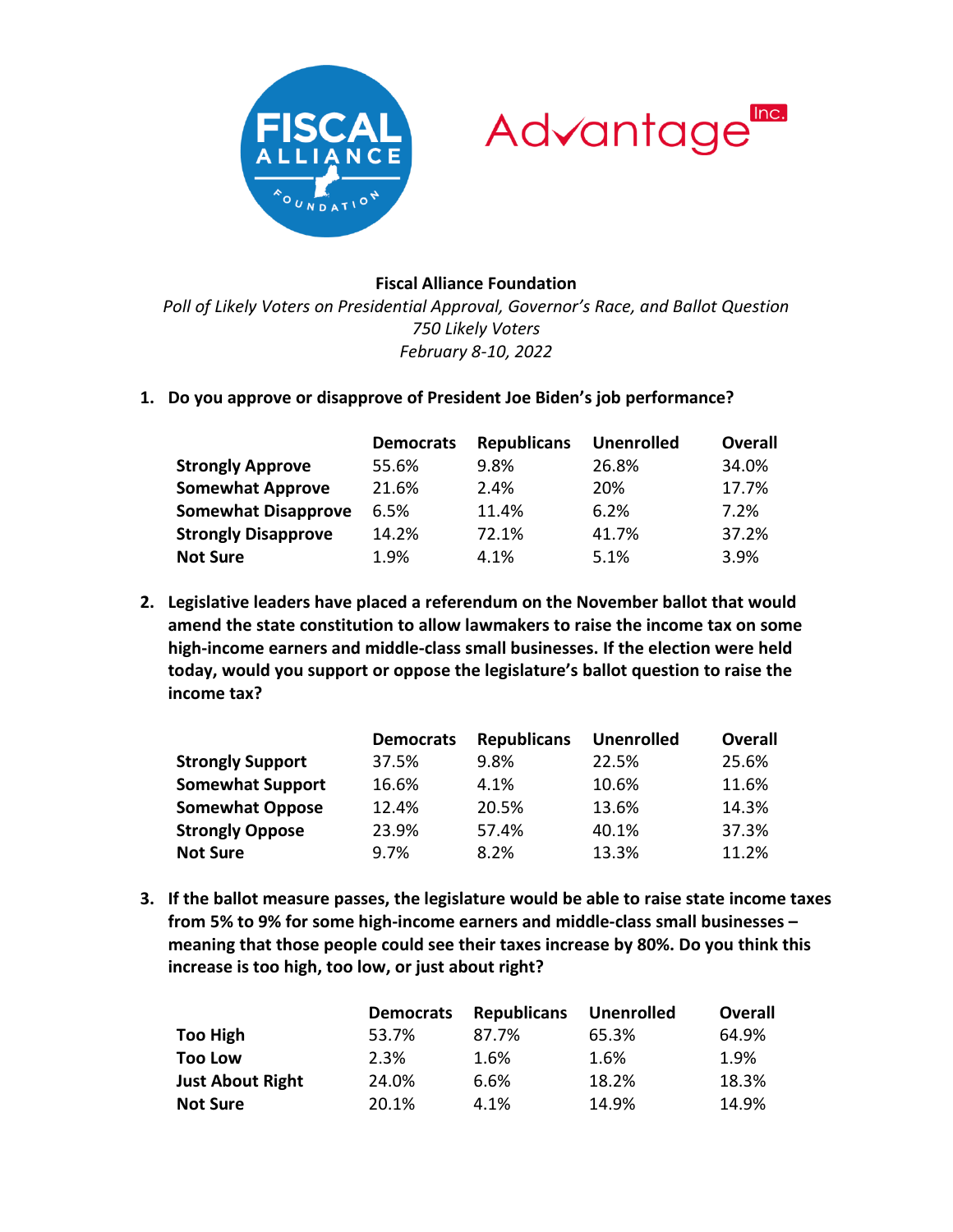**4. Legislative leaders have stated the proposed tax increase would raise additional funds for 'transportation' and 'education' spending. However, nothing legally binds the legislature to this, and they can spend any appropriations as they see fit. Does this make you more or less likely to support the legislature's ballot measure?**

|                             | <b>Democrats</b> | <b>Republicans</b> | <b>Unenrolled</b> | <b>Overall</b> |
|-----------------------------|------------------|--------------------|-------------------|----------------|
| <b>Much more likely</b>     | 9.7%             | 2.5%               | 8.7%              | 8.0%           |
| Somewhat more likely        | 8.9%             | 3.3%               | 4.3%              | 5.7%           |
| <b>No Difference</b>        | 31.7%            | 12.3%              | 24.4%             | 24.9%          |
| <b>Somewhat less likely</b> | 24.3%            | 34.4%              | 24.9%             | 26.2%          |
| <b>Much less likely</b>     | 25.5%            | 47.5%              | 37.7%             | 35.1%          |

**5. Proponents state the proposed income tax increase will only affect high-income earners. However, the tax would also apply to many middle-class small businesses due to the way they file their taxes and on small business owners who sell their small business. Does this make you more or less likely to support the legislature's ballot measure?**

|                             | <b>Democrats</b> | <b>Republicans</b> | <b>Unenrolled</b> | <b>Overall</b> |
|-----------------------------|------------------|--------------------|-------------------|----------------|
| <b>Much more likely</b>     | 12.0%            | 4.9%               | 8.4%              | 9.1%           |
| Somewhat more likely        | 10.4%            | 0.8%               | 4.9%              | 6.1%           |
| <b>No Difference</b>        | 30.1%            | 10.7%              | 24.9%             | 24.4%          |
| <b>Somewhat less likely</b> | 22.0%            | 32.0%              | 23.3%             | 24.3%          |
| <b>Much less likely</b>     | 25.5%            | 51.6%              | 38.5%             | 36.1%          |

**6. Unlike the six previous attempts to repeal the Massachusetts flat income tax, this time it is the state legislature bringing the amendment forward and not citizens bringing it forward through a citizen's petition. Does this make you more or less likely to support the legislature's ballot measure?**

|                             | <b>Democrats</b> | <b>Republicans</b> | <b>Unenrolled</b> | <b>Overall</b> |
|-----------------------------|------------------|--------------------|-------------------|----------------|
| <b>Much more likely</b>     | 12.4%            | 8.2%               | 11.4%             | 11.2%          |
| Somewhat more likely        | 11.6%            | 2.5%               | 4.3%              | 6.5%           |
| <b>No Difference</b>        | 44.8%            | 25.4%              | 40.9%             | 39.7%          |
| <b>Somewhat less likely</b> | 12.0%            | 19.7%              | 17.3%             | 15.9%          |
| <b>Much less likely</b>     | 19.3%            | 44.3%              | 26.0%             | 26.7%          |

**7. Massachusetts lawmakers have about \$13 billion dollars in additional tax money that was not expected or budgeted. This windfall is largely from federal COVID relief funds and significantly higher than expected tax collections in 2021. The legislature's ballot question would generate an additional \$1 to \$2 billion dollars in taxpayer money. Does this make you more or less likely to support the legislature's ballot measure?**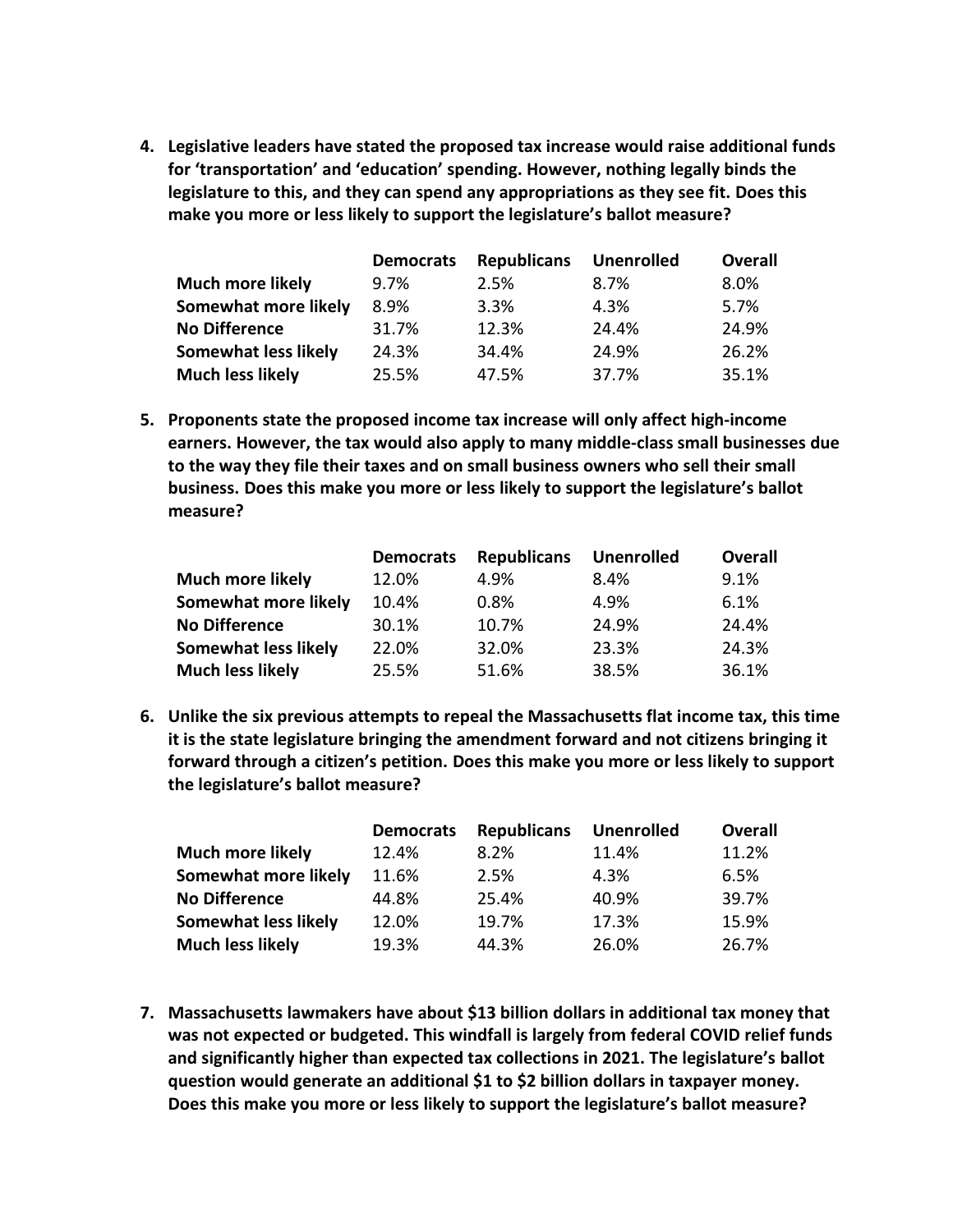|                         | <b>Democrats</b> | <b>Republicans</b> | <b>Unenrolled</b> | <b>Overall</b> |
|-------------------------|------------------|--------------------|-------------------|----------------|
| <b>Much more likely</b> | 12.7%            | 7.4%               | 10.3%             | 10.7%          |
| Somewhat more likely    | 11.2%            | 4.1%               | 5.4%              | 7.2%           |
| <b>No Difference</b>    | 44.8%            | 17.2%              | 35.8%             | 35.9%          |
| Somewhat less likely    | 12.00%           | 23.8%              | 16.8%             | 16.3%          |
| <b>Much less likely</b> | 19.3%            | 47.5%              | 31.7%             | 30.0%          |

**8. Governor Charlie Baker and Lt. Governor Karen Polito are not running for reelection this November, creating an open seat. If the election were held today, who would you vote for?**

|                         | <b>Democrats</b> | <b>Republicans</b> | <b>Unenrolled</b> | <b>Overall</b> |
|-------------------------|------------------|--------------------|-------------------|----------------|
| <b>Danielle Allen</b>   | 1.9%             | 0.8%               | 1.1%              | 1.3%           |
| <b>Sonia Chang Diaz</b> | 1.9%             | 0.0%               | 2.4%              | 1.9%           |
| <b>Geoff Diehl</b>      | 3.1%             | 27.1%              | 16.3%             | 13.5%          |
| <b>Chris Doughty</b>    | 0.4%             | 2.5%               | 2.4%              | 1.7%           |
| <b>Maura Healey</b>     | 46.0%            | 12.3%              | 23.0%             | 29.2%          |
| Don't Know/Undecided    | 46.7%            | 57.4%              | 54.7%             | 52.4%          |

**9. Which of the following issues is most important to you in considering your vote for governor?**

|                             | <b>Democrats</b> | <b>Republicans</b> | <b>Unenrolled</b> | <b>Overall</b> |
|-----------------------------|------------------|--------------------|-------------------|----------------|
| Jobs/Economy                | 23.2%            | 23.8%              | 22.0%             | 22.7%          |
| <b>Taxes</b>                | 5.4%             | 11.5%              | 13.0%             | 10.1%          |
| <b>Inflation</b>            | 5.8%             | 18.9%              | 7.3%              | 8.7%           |
| Covid-19                    | 7.3%             | 2.5%               | 5.2%              | 5.5%           |
| <b>Climate Change</b>       | 14.7%            | 0.8%               | 10.8%             | 10.5%          |
| <b>Health Care</b>          | 16.2%            | 8.2%               | 9.8%              | 11.7%          |
| Law Enforcement/Rule of Law | 5.4%             | 15.6%              | 14.1%             | 11.3%          |
| <b>Something Else</b>       | 12.4%            | 10.7%              | 9.2%              | 10.5%          |
| <b>Not Sure</b>             | 9.7%             | 8.2%               | 8.7%              | 8.9%           |

**10. Age Range**

|             | <b>Democrats</b> | <b>Republicans</b> | <b>Unenrolled</b> | <b>Overall</b> |
|-------------|------------------|--------------------|-------------------|----------------|
| 18-44       | 12.4%            | 8.2%               | 22.8%             | 16.8%          |
| 45-64       | 42.5%            | 53.3%              | 53.4%             | 49.6%          |
| 65 or older | 45.2%            | 38.5%              | 23.9%             | 33.6%          |